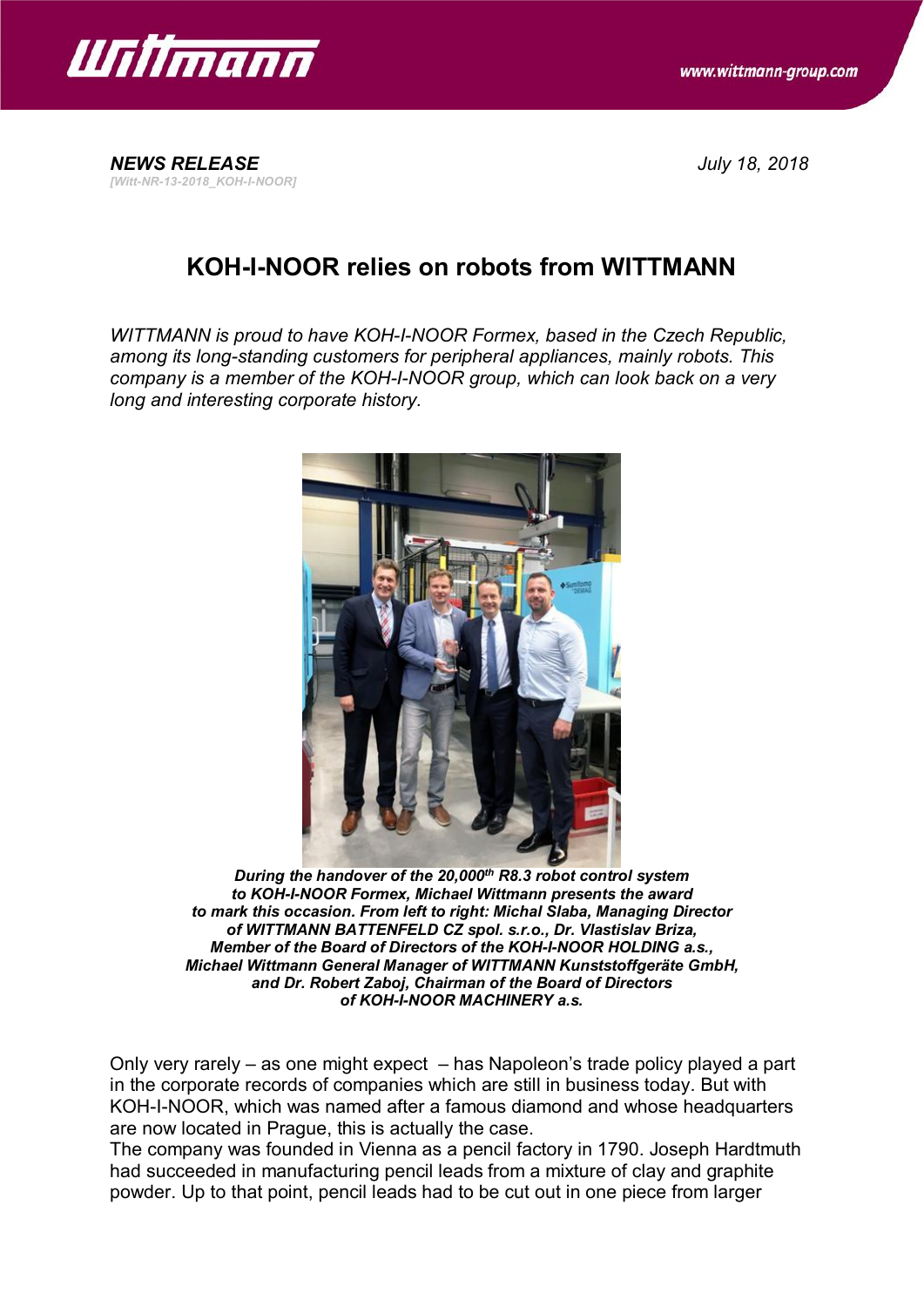

chunks of graphite, which were generally imported from England. Due to the continental blockade imposed by Napoleon in 1806, trade between England and the European continent came to a standstill. This marked the beginning of the meteoric rise of KOH-I-NOOR as a pencil manufacturer, already with a global presence. After the founder's death, the production was relocated for economic reasons to České Budějovice.

In its present form, KOH-I-NOOR is still a major producer of pencils and crayons and other drawing utensils, but it has now established itself in three additional business segments as well. With 160 million Euros in annual sales, the group employs a total workforce of 2,300 associates.

The KOH-I-NOOR Formex Division with its production facility in Brno, Czech Republic, is active in the automotive sector and has earned an excellent reputation as a mold making and injection molding company. On 23 injection molding machines with clamping forces ranging from 100 to 400 t – including several 2-component machines – the company currently produces various automotive parts, among them some extremely sensitive items such as lenses.

Virtually all the injection molding machines are equipped with **W818**, **W821** and **W831** robots from WITTMANN. These models offer load capacities between 6 and 12 kg, with virtually unlimited scope for extending the robots' functionalities with the comprehensive range of optional equipment available. The modular mechanical structure of the WITTMANN robots allows for a great variety of different axis lengths, so that the appliances can be optimally adjusted to each machine size. The universally applicable **R8** robot control system is specially appreciated at KOH-I-NOOR Formex. Thanks to its easy operation, the startup and implementation of standard processes proceed smoothly and without any problems, which also applies to the programming of any desired robot sequences and direct integration of automation systems in the robot's control system.

On 30 May 2018, representatives from WITTMANN BATTENFELD CZ, the Czech subsidiary of the WITTMANN Group, were privileged to deliver two more **W818** robots to KOH-I-NOOR Formex. The somewhat "more formal" character of this delivery was due to the very special serial number of the WITTMANN **R8.3** robot control system also delivered on this occasion, the 20,000<sup>th</sup> of its kind. The control system was commissioned and started up in the presence of the top management team of KOH-I-NOOR Formex – Dr. Robert Zaboj, the company owner and Chairman of the Board of Directors of KOH-I-NOOR MACHINERY a.s., Dr. Vlastislav Briza, Member of the Board of Directors of the KOH-I-NOOR HOLDING a.s., and Jiri Munzar, Managing Director of KOH-I-NOOR Formex.

Apart from robots, KOH-I-NOOR Formex also operates numerous peripheral appliances from WITTMANN, such as temperature controllers, dryers and material loaders.

------------------------------